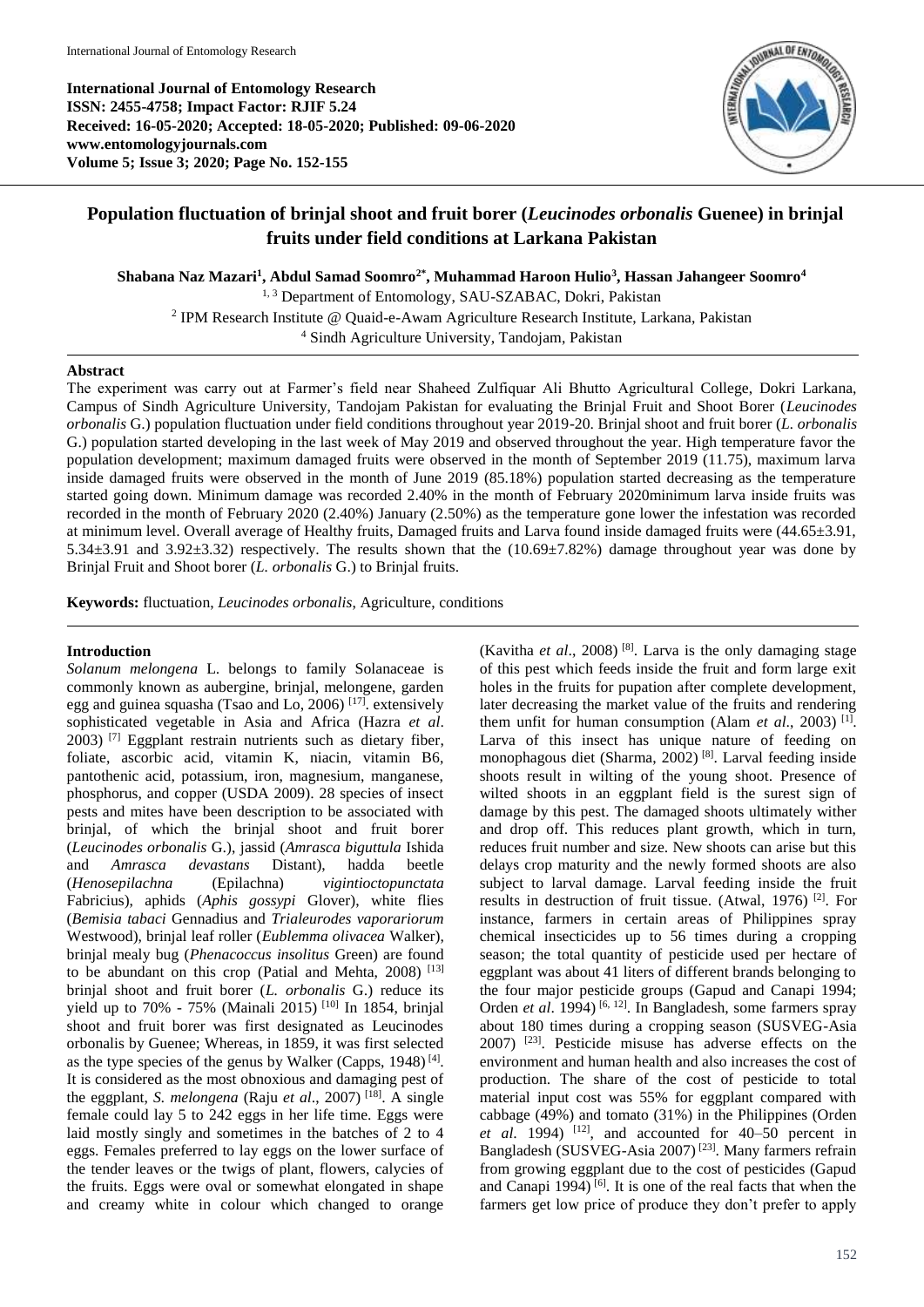any kind of pest protection measures, with this not only the crop is damaged and takes more time to recover, but it helps in development of pest infestations also, at same time that condition suits to parasites, parasitoids and predators for activation, current study is being carried out to find the Brinjal Fruit and Shoot Borer (*Leucinodes orbonalis* L.) infestation in eggplant fruits under field conditions.

#### **Materials and methods**

The experiment was conducted at Farmer's field near Shaheed Zulfiquar Ali Bhutto Agricultural College, Dokri Larkana, Campus of Sindh Agriculture University, Tandojam Pakistan for evaluating the Brinjal Fruit and Shoot Borer (*Leucinodes orbonalis* G.) Population fluctuation under field conditions throughout year.

Seed Nursery was sown at the farmer's field in the month March of 2019, Transplanted in the field on 15<sup>th</sup> April2019. Data recording started as the plant started bearing fruits in the Month of May 2019.

The data was recorded throughout the year. Weekly 50 fruits were randomly collected from the field and observed at laboratory of entomology department Shaheed Zulfiquar Ali Bhutto Agricultural College, Dokri Larkana to evaluate the infestation of Brinjal Fruit and Shoot Borer (*L. orbonalis*  G.) in brinjal Fruits. Damaged fruits were recorded and opened for finding the pest larva inside fruits. Healthy Fruits, Damaged Fruits, and the larva found inside fruits were recorded weekly. Damage percentage recorded by following method of percentage.

Similarly for Larva same percentage formula applied

Total Larva inside damaged fruits X100

**Total Damaged Fruits** 

The Metrological data was also recorded throughout the experiment; in the end data was analyzed.

#### **Results and discussion**

Brinjal shoot and fruit borer (*Leucinodes orbonalis* G.) population started developing in the last week of May 2019 and was observed throughout the year. Metrological factors played very important role in population fluctuation under field conditions, High temperature favor the population development of Brimjal fruit and shoot borer (*L. orbonalis* G.) maximum damaged fruits were observed in the month of September 2019 (11.75), maximum larva found inside damaged fruits were observed in the month of June 2019 (85.18%) population started decreasing as the temperature started going down. Minimum damage was recorded 2.0% in the month of February 2020 (1.20) followed by January (1.25) minimum larva inside fruits was recorded in the month of February 2020 (2.40) as the temperature gone lower the infestation was recorded at minimum level. Overall average of Healthy fruits, Damaged fruits and Larva found inside damaged fruits were  $(44.65\pm3.91, 5.34\pm3.91)$ and 3.92±3.32) respectively. The results shown that the  $(10.69 \pm 7.82\%)$  damage throughout year was done by Brinjal Fruit and Shoot borer to Brinjal fruits. See Table (01).

Total Damaged Fruits X100

**Total Healthy Fruits** 

| Month                | <b>Total Fruits</b> | <b>Healthy Fruits</b> | <b>Damaged Fruits</b> | <b>Damage Percentage</b> | <b>Larva in Fruits</b> | Larva percentage |
|----------------------|---------------------|-----------------------|-----------------------|--------------------------|------------------------|------------------|
| May - 2019           | 50                  | 49                    | 2                     | 4.0                      |                        |                  |
| June-2019            | 50                  | 44.60                 | 05.40                 | 10.80                    | 04.60                  | 85.18            |
| July-2019            | 50                  | 42.75                 | 07.25                 | 14.50                    | 05.00                  | 68.96            |
| <b>August - 2019</b> | 50                  | 40.80                 | 09.20                 | 18.40                    | 07.40                  | 80.43            |
| September-2019       | 50                  | 38.25                 | 11.75                 | 23.50                    | 09.50                  | 80.85            |
| October-2019         | 50                  | 39.00                 | 11.00                 | 22.00                    | 08.25                  | 75.00            |
| November - 2019      | 50                  | 43.40                 | 06.60                 | 13.20                    | 05.20                  | 78.78            |
| December-2019        | 50                  | 47.75                 | 02.25                 | 04.50                    | 01.00                  | 44.44            |
| January 2020         | 50                  | 48.75                 | 01.25                 | 02.50                    | 00.75                  | 60.00            |
| $February - 2020$    | 50                  | 48.80                 | 01.20                 | 02.40                    | 00.40                  | 33.33            |
| <b>March -2020</b>   | 50                  | 48.25                 | 01.75                 | 03.50                    | 00.75                  | 42.85            |
| April - 2020         | 50                  | 44.50                 | 05.50                 | 11.00                    | 04.25                  | 77.27            |
| Mean                 | ۰                   | 44.57                 | 5.34                  | 10.58                    | 3.92                   | 60.59            |
| S.D.                 | ۰                   | 3.82                  | 3.82                  | 7.82                     | 3.32                   | 25.73            |

**Table 1:** Mean of Brinjal shoot and fruit borer (*Leucinodes orbonalis* G.) infestation recorded throughout Year

**Table 2:** Monthly Average Temperature and humidity recorded in Larkana Sindh Pakistan

| S. No          | Month          |                        | <b>Temperature</b>     | Humidity % |         |
|----------------|----------------|------------------------|------------------------|------------|---------|
|                |                | Minimum <sup>o</sup> C | Maximum <sup>o</sup> C | 08:00AM    | 05:00PM |
|                | May-2019       | 27.17                  | 41.25                  | 55.67      | 28.77   |
| $\mathfrak{D}$ | June -2019     | 29.6                   | 44.33                  | 61         | 35.1    |
| 3              | July -2019     | 28.85                  | 42.32                  | 71.54      | 45.83   |
| 4              | August-2019    | 28.04                  | 38.54                  | 71.54      | 45.83   |
| 5              | September-2019 | 28.12                  | 39                     | 76.25      | 56.45   |
| 6              | October-2019   | 22.83                  | 33.79                  | 76.24      | 53.19   |
| 7              | November-2019  | 16.01                  | 27.65                  | 78.36      | 59.53   |
| 8              | December -2019 | 8.78                   | 21.61                  | 75.64      | 52.9    |
| 9              | January-2020   | 8.75                   | 21.72                  | 76.35      | 52.16   |
| 10             | February -2020 | 10.23                  | 23.3                   | 78.57      | 52.96   |
| 11             | March-2020     | 15.83                  | 25.74                  | 76.61      | 55.16   |
| 12             | April-2020     | 23.62                  | 39.65                  | 65.36      | 40.63   |

**Source:** Metrology Office Larkana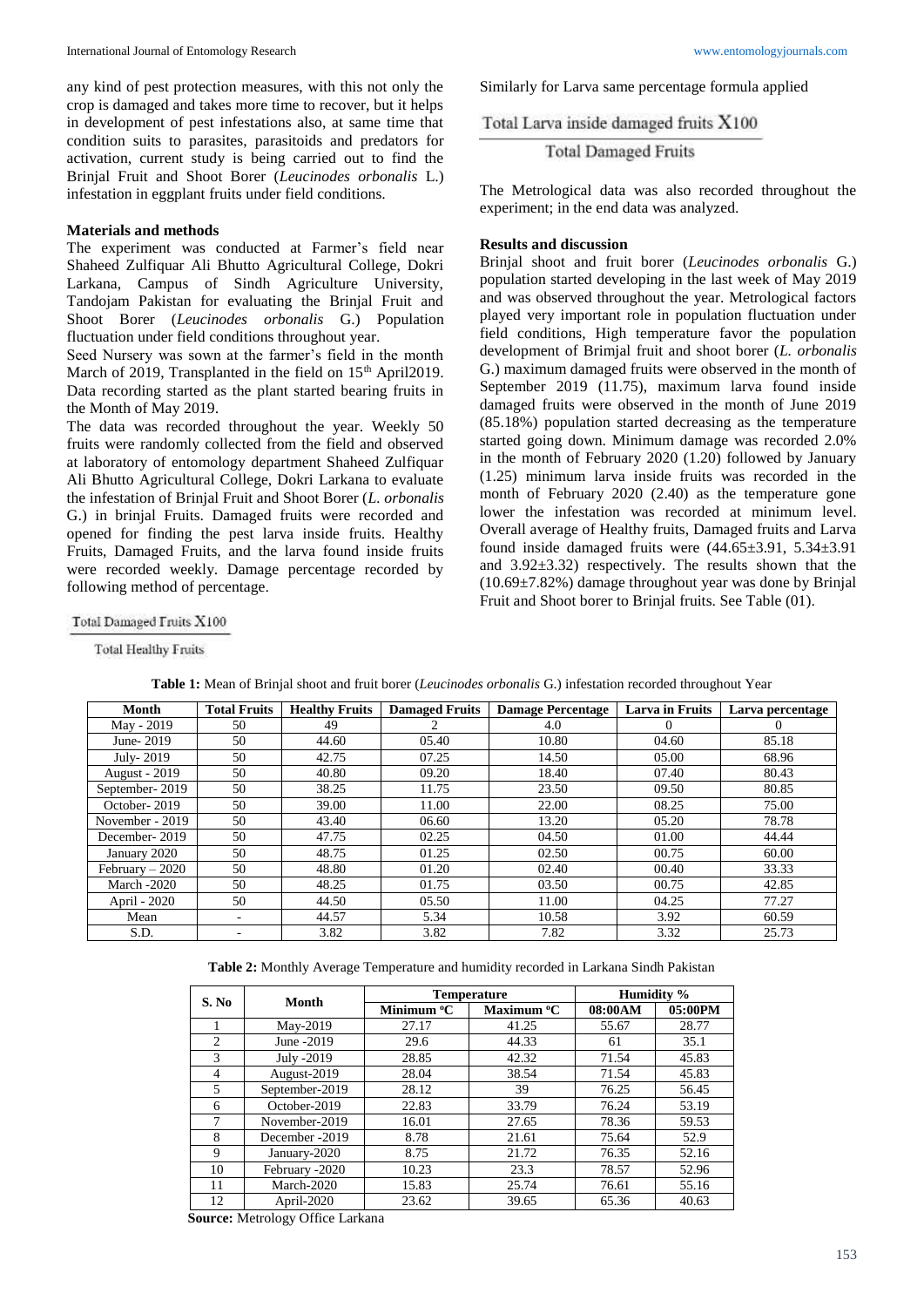

**Graph 1:** Fruits Damaged by brinjal shoot and fruit borer (*Leucinodes orbonalis* G.) under field Conditions



**Graph 2:** Larval Parentage Found inside the damage fruits randomly collected from field



**Graph 3:** Larva of brinjal shoot and fruit borer (*Leucinodes orbonalis* G.) found inside the fruits of Brinjal

Sandeep *et al.*, (2018)<sup>[19]</sup> noticed that the larval population was low during the month of November and varied between 0.30 to 4.10 larvae/plant. Natrajan *et al*., 2009 also reported the mean shoot damage ranged from 1.1 per cent (2nd week of February). Prabhjot *et al.* (2009) studied maximum numbers of larvae (10 larvae/90 plants) were recorded in the 39th and 40th standard weeks of 2009. Singh *et al*., (2000) [22] noticed 73.33 per cent infestation of the top shoots during the end of August by *L. orbonalis*, which peaked 86.66 per cent in the third week of September with an intensity of 2.09/plant. Shukla (2010) [21] & Bhushan (2011) [3] studied the losses caused by this pest may vary from season to season. This is because moderate temperature and high humidity favor the population build-up of Brinjal Fruit and Shoot Borer and cause heavy losses during hot and humid condition. Malik and Pal (2013) <sup>[9]</sup> studied the seasonal incidence of shoot and fruit borer, L. orbanalis on forty brinjal germplasm at Kalyanpur. The infestation of shoot borer appeared in 43rd standard week (18–24 October). Maximum temperature played positive role in multiplication of shoot borer.

The results reveal that the similar type of results was found in old times as well. Parkash  $(1978)$  <sup>[14]</sup> reported that a maximum population (10 larvae/10 fruits) of BSFR on brinjal shoots as well as fruits was observed during the